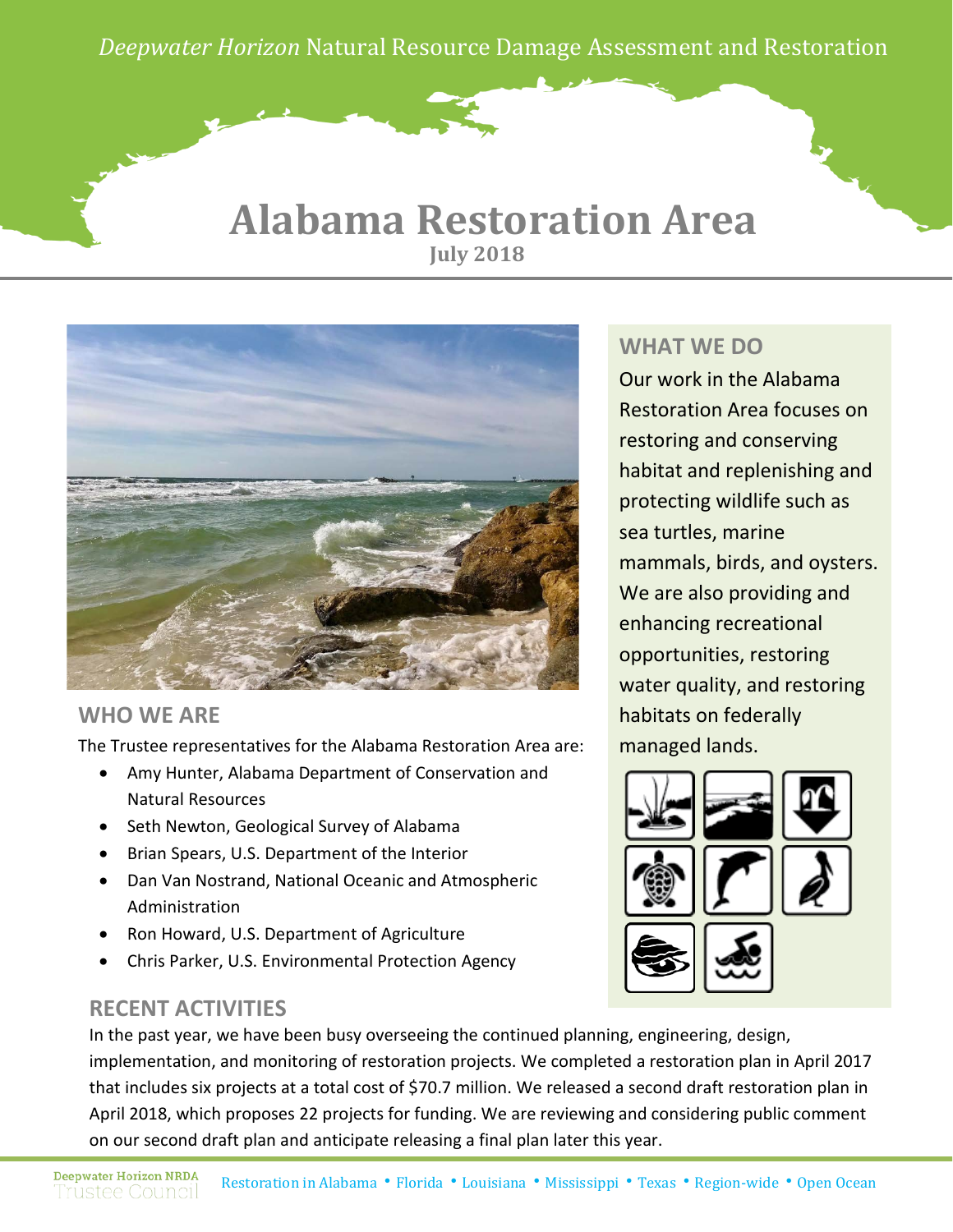# RESTORATION PROJECTS

|                                                                                                    | <b>PROJECT DESCRIPTION</b>                                                                                                                                                                                                                                                                                                                                                                                                                                    | <b>STATUS</b> | <b>ESTIMATED</b><br><b>COST</b> |  |
|----------------------------------------------------------------------------------------------------|---------------------------------------------------------------------------------------------------------------------------------------------------------------------------------------------------------------------------------------------------------------------------------------------------------------------------------------------------------------------------------------------------------------------------------------------------------------|---------------|---------------------------------|--|
| REPLENISH AND PROTECT LIVING COASTAL AND MARINE RESOURCES                                          |                                                                                                                                                                                                                                                                                                                                                                                                                                                               |               |                                 |  |
| Alabama Oyster<br><b>Cultch Restoration</b>                                                        | This project enhances and improves oyster populations in the estuarine<br>waters of Alabama through the placement of oyster shell cultch in subtidal<br>habitat within the footprint of historic oyster reefs in the area.                                                                                                                                                                                                                                    |               | \$3.2M                          |  |
| <b>Improving Habitat</b><br><b>Injured by Spill</b><br><b>Response: Restoring</b><br>the Night Sky | Public area lighting deters female turtles from reaching their natural beach<br>habitat and reduces successful nesting. The lighting also disrupts the<br>migration of baby sea turtles toward the ocean. This project retrofits existing<br>lighting to make it more turtle friendly at locations in Florida and Alabama.<br>The Department of the Interior along with Alabama and Florida state<br>agencies are working together to implement this project. |               | \$100K                          |  |
| <b>Osprey Restoration in</b><br><b>Coastal Alabama</b>                                             | This project established five osprey nesting platforms along the coast in<br>Mobile and Baldwin counties to provide nests for osprey and other birds.<br>Osprey require nests in open surroundings that provide safety from ground<br>predators. The structures typically consist of a platform atop a pole with<br>predator guards.                                                                                                                          |               | \$45K                           |  |
| <b>RESTORE AND CONSERVE HABITAT</b>                                                                |                                                                                                                                                                                                                                                                                                                                                                                                                                                               |               |                                 |  |
| Alabama Dune<br><b>Restoration</b><br><b>Cooperative Project</b>                                   | This project restores 55 acres of primary dune habitat through the planting<br>of native vegetation and installation of sand fencing in Baldwin County,<br>Alabama. This project uses plants and natural resources, rather than hard<br>structures, to prevent erosion. The Department of the Interior is working to<br>implement this project.                                                                                                               |               | \$1.48M                         |  |
| <b>Marsh Island</b><br>(Portersville Bay)<br><b>Marsh Creation</b>                                 | Salt marshes provide important habitat for many species. This project<br>restores approximately 50 acres of salt marsh and protects Marsh Island<br>through the placement of a permeable breakwater, placement of sediments,<br>and planting of native marsh vegetation.                                                                                                                                                                                      | ( ৵           | \$11.3M                         |  |
| <b>Point aux Pins Living</b><br><b>Shoreline</b>                                                   | The Point aux Pins Living Shoreline stabilizes the shore by providing erosion<br>protection. The project uses materials that dampen wave energy to protect<br>the shore while also providing habitat for marine life.                                                                                                                                                                                                                                         | $\rightarrow$ | \$2.3M                          |  |
| <b>Alabama Swift Tract</b><br><b>Living Shoreline</b>                                              | NOAA constructed approximately 1.6 miles of breakwaters to reduce<br>shoreline erosion, protect salt marsh habitat, and restore ecosystem<br>diversity and productivity in Bon Secour Bay. It is expected that over time,<br>the breakwaters will develop into reefs, providing added reproductive and<br>foraging habitat and shelter from predators for marine wildlife.                                                                                    | O             | \$5M                            |  |
| PROVIDE AND ENHANCE RECREATIONAL OPPORTUNITIES                                                     |                                                                                                                                                                                                                                                                                                                                                                                                                                                               |               |                                 |  |
| <b>Gulf State Park</b><br><b>Enhancement Project</b>                                               | This project enhances public enjoyment of Gulf State Park's natural<br>resources by building an Interpretive Center, Learning Campus, and visitor<br>enhancements such as trails, overlooks or rest areas, and restoring degraded<br>dune habitat.                                                                                                                                                                                                            |               | \$29.2M                         |  |
| <b>Gulf State Park Lodge</b><br>and Associated Public<br><b>Access Amenities</b>                   | This project enhances public access to and enjoyment of Gulf State Park's<br>natural resources by providing partial funding for rebuilding the Gulf State<br>Park Lodge and providing public access amenities such as a tram system,<br>pedestrian path, bathrooms, and educational programs, among others.                                                                                                                                                   |               | \$56.3M                         |  |

⟳In progress ◉ Monitoring/O&M Complete